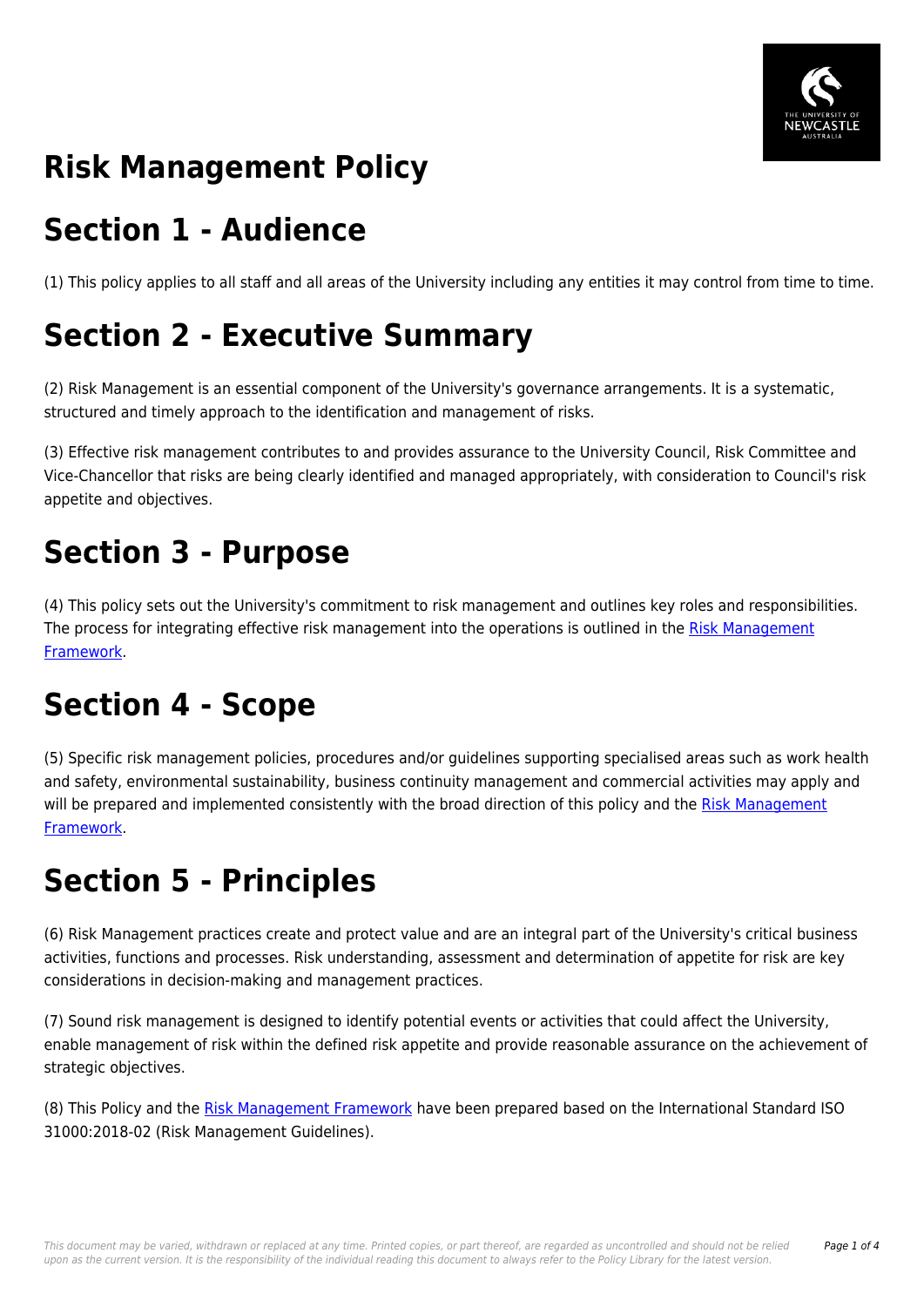# **Section 6 - Details**

(9) The objective of the [Risk Management Framework](https://policies.newcastle.edu.au/document/view-current.php?id=247) is to provide the University Council, Risk Committee, Vice-Chancellor and Executive reasonable assurance that:-

- a. strategic and corporate objectives, as well as the [Ethical Framework,](https://policies.newcastle.edu.au/document/view-current.php?id=317) are supported by an efficient and effective risk identification and management framework;
- b. risk exposures are identified, assessed, effectively monitored and managed, with the effectiveness of controls maintained and improved, where necessary;
- c. key strategic, financial, research, academic, operational ethical and management information is accurate, relevant, timely and reliable which enables decision making in a systematic, structured and timely manner; and
- d. there is an adequate level of compliance with policies, standards, procedures and applicable laws, regulations, licences and the [Ethical Framework.](https://policies.newcastle.edu.au/document/view-current.php?id=317)

(10) The Council's responsibilities for risk are set out in the [University of Newcastle Act \(1989\)](https://policies.newcastle.edu.au/directory-summary.php?legislation=17) and in the statement of primary responsibilities adopted by Council. These responsibilities include the review of the policies on risk oversight and management and to satisfy itself that management has developed and implemented a sound system of risk management and internal control.

(11) At least annually, the Council considers the risk profile and strategic risks as part of the strategic planning processes.

(12) To assist the Council in discharging its responsibilities in relation to risk management, the Council has delegated certain risk activities to the Risk Committee and other standing Committees of Council. The responsibilities of the Committees are contained in the Committee Charters.

(13) The Vice-Chancellor is responsible for ensuring that the management of risk is established and provides leadership on the implementation of the [Risk Management Framework](https://policies.newcastle.edu.au/document/view-current.php?id=247) in line with the Council's risk appetite, maintaining the framework and controls to manage the University's material risks and to report to the Council and Risk Committee on whether the risks are being managed effectively.

(14) Executive Committee provide advice to the Vice-Chancellor on matters of risk management and provide leadership in portfolio areas.

(15) The management of risk is the responsibility of all staff and will be incorporated into academic, strategic and operational planning and review processes at all levels across the University. University leaders are responsible for the implementation of the [Risk Management Framework](https://policies.newcastle.edu.au/document/view-current.php?id=247) within their respective areas of responsibility.

(16) The University Secretary is responsible for facilitating the development, implementation, review and continuous improvement of the [Risk Management Framework](https://policies.newcastle.edu.au/document/view-current.php?id=247).

(17) The [Risk Management Framework](https://policies.newcastle.edu.au/document/view-current.php?id=247) provides the guidelines to assist University employees understand their obligations under this policy.

# **Section 7 - Review Process**

(18) The University Secretary is responsible for review of this policy at least bi-annually.

(19) Amendments to this policy require the approval of the Risk Committee and Council.